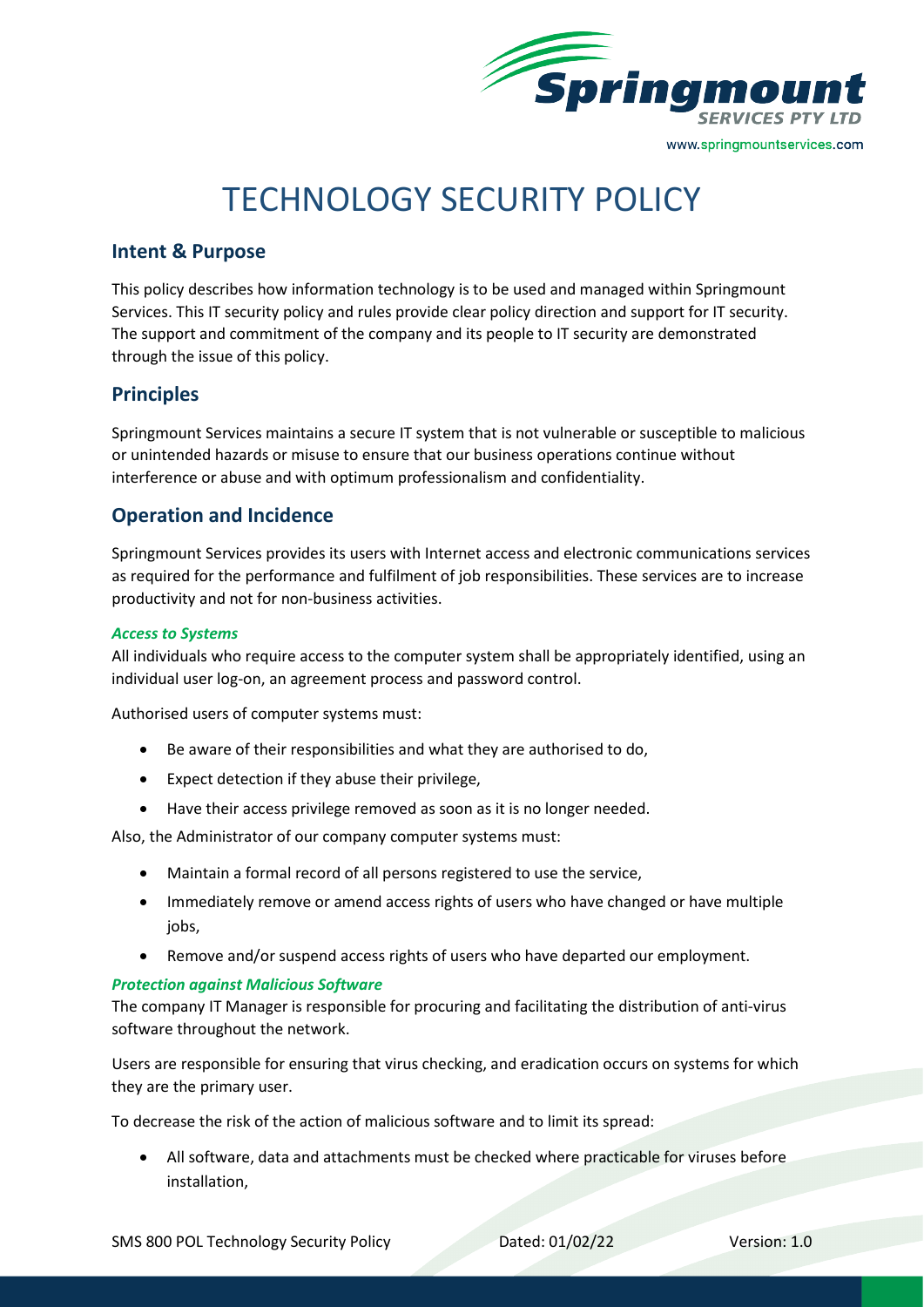

- The provided software tools must be used to detect and remove viruses,
- The IT Manager is to be immediately advised of any systems that are shown to be infected to be isolated as quickly as practicable until removal of the malicious software occurs.

#### *Back-up*

IT systems shall be frequently backed-up. An appropriate regular back-up schedule shall be implemented to protect all data and software. A sufficient number of back-ups of all data and software shall be stored off-site to protect against significant damage occurring at the primary location.

#### *Disaster Recovery and Business Continuity Planning*

Adequate measures shall be in place to prepare for and cope with disaster and facilitate the resumption of business services in the event of a disruption and minimise threats to the information system.

#### *Authority for Monitoring Activity*

The company has the right to inspect data on a computer system provided by it to prevent, detect or minimise unacceptable behaviour on that computer system, and to provide to any authorised member of the company, or law enforcement bodies, any information it possesses regarding the use of company resources.

Users should not expect privacy while using company-owned equipment. Information passing through or stored on company equipment can and will be monitored, and any breach of acceptable use addressed.

#### *Physical Security*

Physical security of IT facilities is necessary to prevent their unauthorised use and ensure that systems are adequately protected against natural hazards, theft and damage.

Access to all offices and work area containing computer equipment, or the means to access such information, must be physically secured.

#### *Use of Computers*

No person shall use company computer facilities for private purposes, including personal commercial, political or religious purposes.

Users of the computer facilities must ensure that they:

- Use computing resources ethically,
- Show restraint in the consumption of resources,
- Observe professional integrity,
- Respect intellectual property and the ownership of data and software,
- Respect other users' rights to privacy, and freedom from intimidation, harassment and annoyance,
- Do not install, download or capture any data without the authority of an appropriate manager or their delegate,
- Create or install any form of malicious software (for example worms, viruses, sniffers) which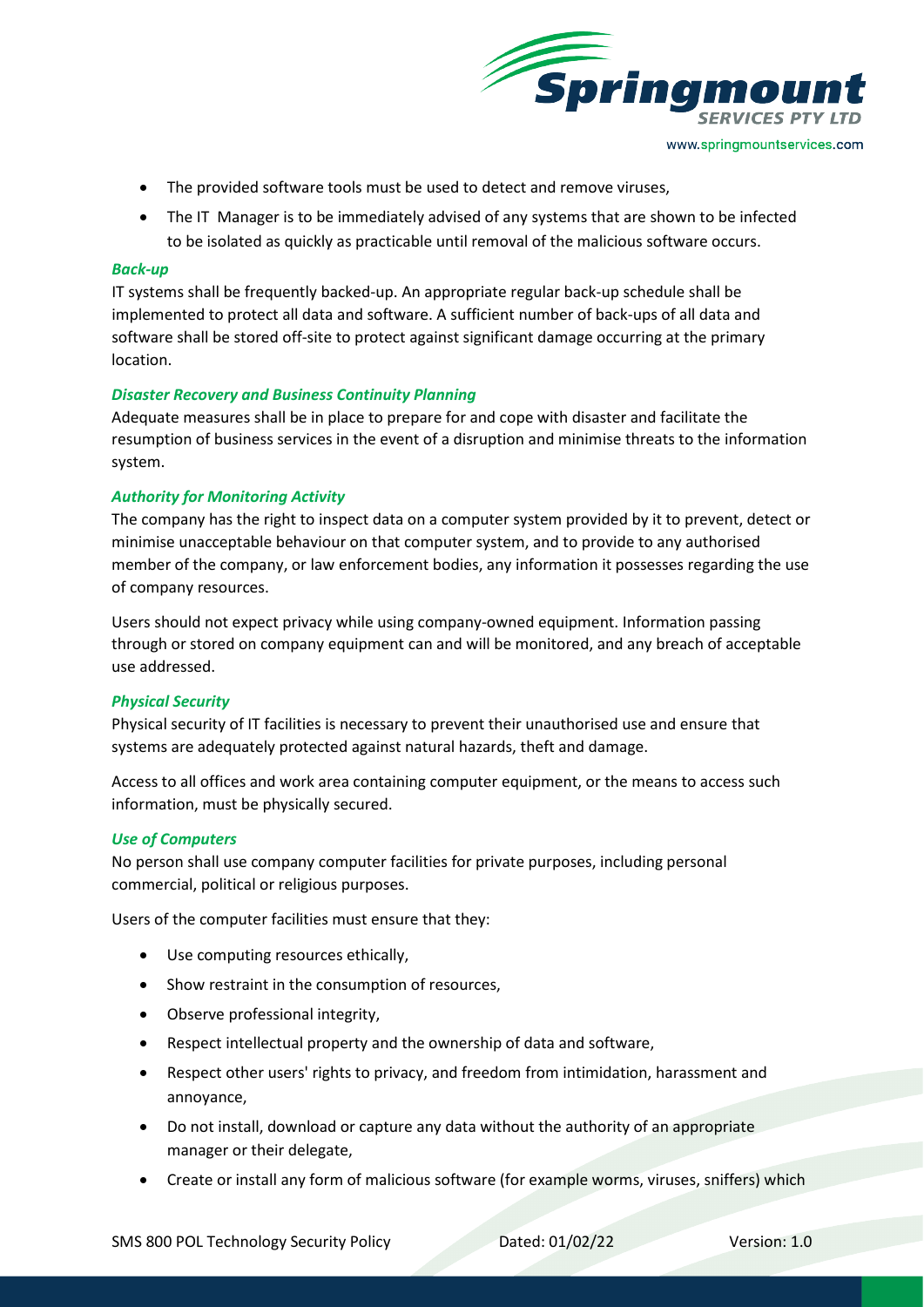

may affect computing or network equipment, software or data,

- Must not connect any equipment providing off-site access to the company computer system (for example, a modem) without the prior approval of an appropriate Manager,
- Do not gamble or become involved in any illegal activities while using company resources,
- Must not tamper with or move installed company computer facilities without the authorisation of the IT Manager,
- Take special care when using mobile computers (laptops, palmtops etc.) To ensure that company business is not compromised,
- Must at all times provide adequate protection for mobile computers that are high-risk items for theft,
- Must report all incidents affecting security as quickly as possible,
- Remove all data before disposal or sale of any identified computer component,
- Shall not copy, disclose or transfer any company's computer software without permission from the relevant Manager or Administrator.

#### *Use of Passwords*

The use of passwords is a method of protecting information resources from unauthorised access. The selection of appropriate passwords is one way of enhancing the security of our computer system. To enhance password security, users must follow acceptable security practices in the selection and use of passwords as follows:

- All computers are to be protected by user log-on or password controls,
- Passwords must be at least six characters in length and must not be easily accessed,
- Passwords must be kept confidential at all times, no sharing of passwords with another individual,
- Passwords are to be reviewed annually,
- Personnel must physically log-off when the computer is not going to be attended for long periods.

## *Privacy and Security*

The following security and privacy requirements will apply:

- The company does not accept responsibility for the privacy, confidentiality or security of data or information held on or transmitted over its systems,
- The company does not accept responsibility for loss, corruption, misdirection or delays in transmission of data through its system facilities,
- All incidents affecting security must be reported to the relevant Manager as quickly as possible,
- Users are responsible for the integrity of all data,
- Users must protect all data from unauthorised access,
- IT equipment should not be taken off-site without proper authorisation.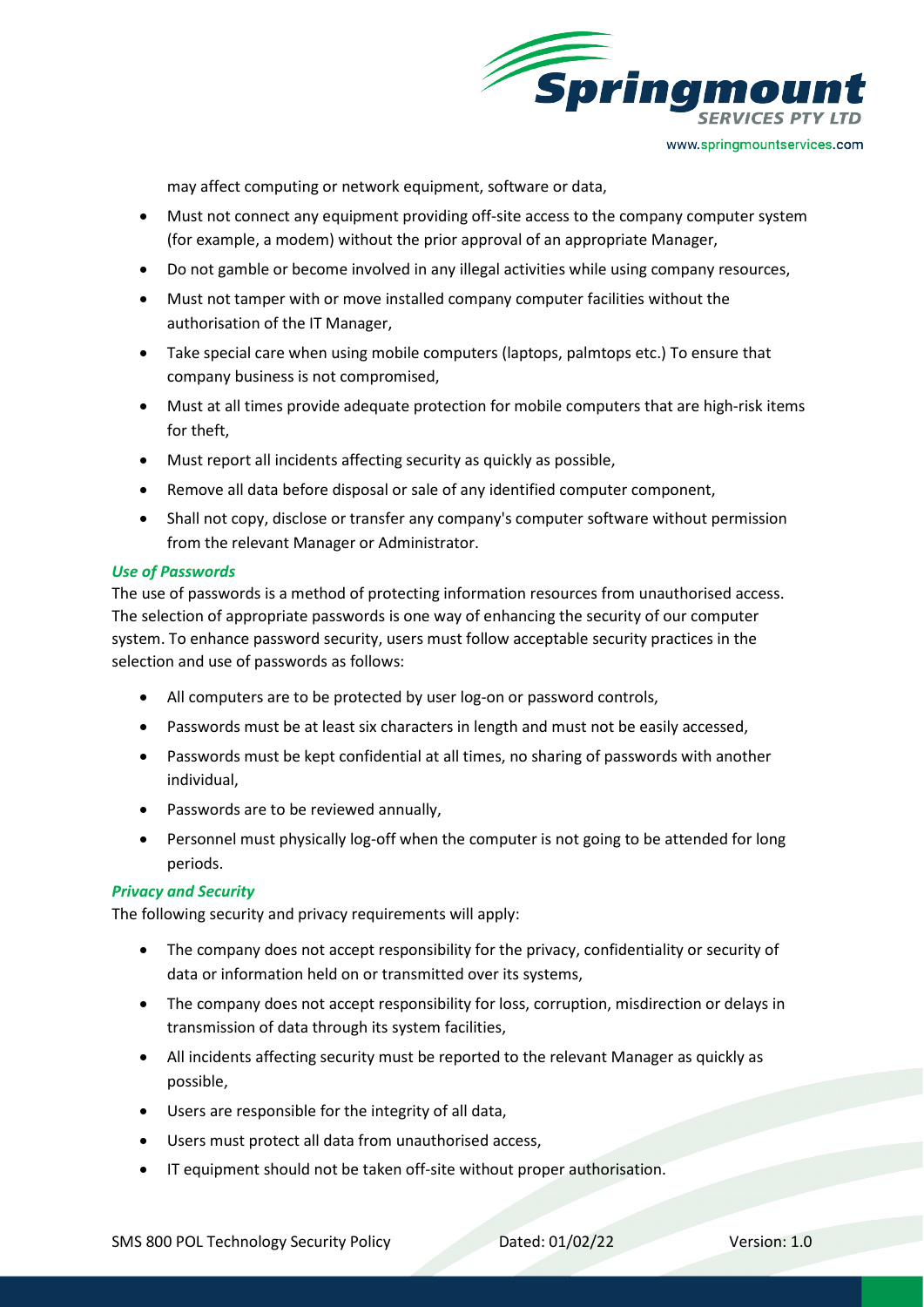

## *Breach of Policy*

Any breach of this policy will be investigated on a case-by-case basis and dealt with in terms of the severity warranted.

Any person in breach of any aspect of this policy may result in disciplinary action and/or Springmount Services taking legal or other action against them and being made to pay for any loss or damage.

## *Electronic Mail Rules*

Email messages should be kept as short and specific as practicable in the circumstances. Material that must not be transmitted by email includes:

- Sensitive data, inappropriate personal observations about the company, and its management, employees or clients,
- Advertising material (other than advertisements regarding the company),
- Material of a private nature including private, commercial, political or religious material,
- Solicitation of donations or subscriptions to political causes, content used to promote discrimination based on race, colour, national origin, age, marital status, sex, political affiliation, religion, disability or sexual preference,
- Offensive text or pictures (e.g. Pornography, racism, sexism, obscenities, insults, sarcasm), content that may reasonably be considered offensive, threatening or intimidating, defamatory statements, rumours, and gossip, about individuals or organisations.

#### *User Behaviour and Expectations*

Email is provided primarily for company business use and may be used in legal proceedings.

The general laws of copyright, privacy and freedom of information apply to email communications, and all users are responsible for compliance with those laws.

# **Subordinate documents**

Nil